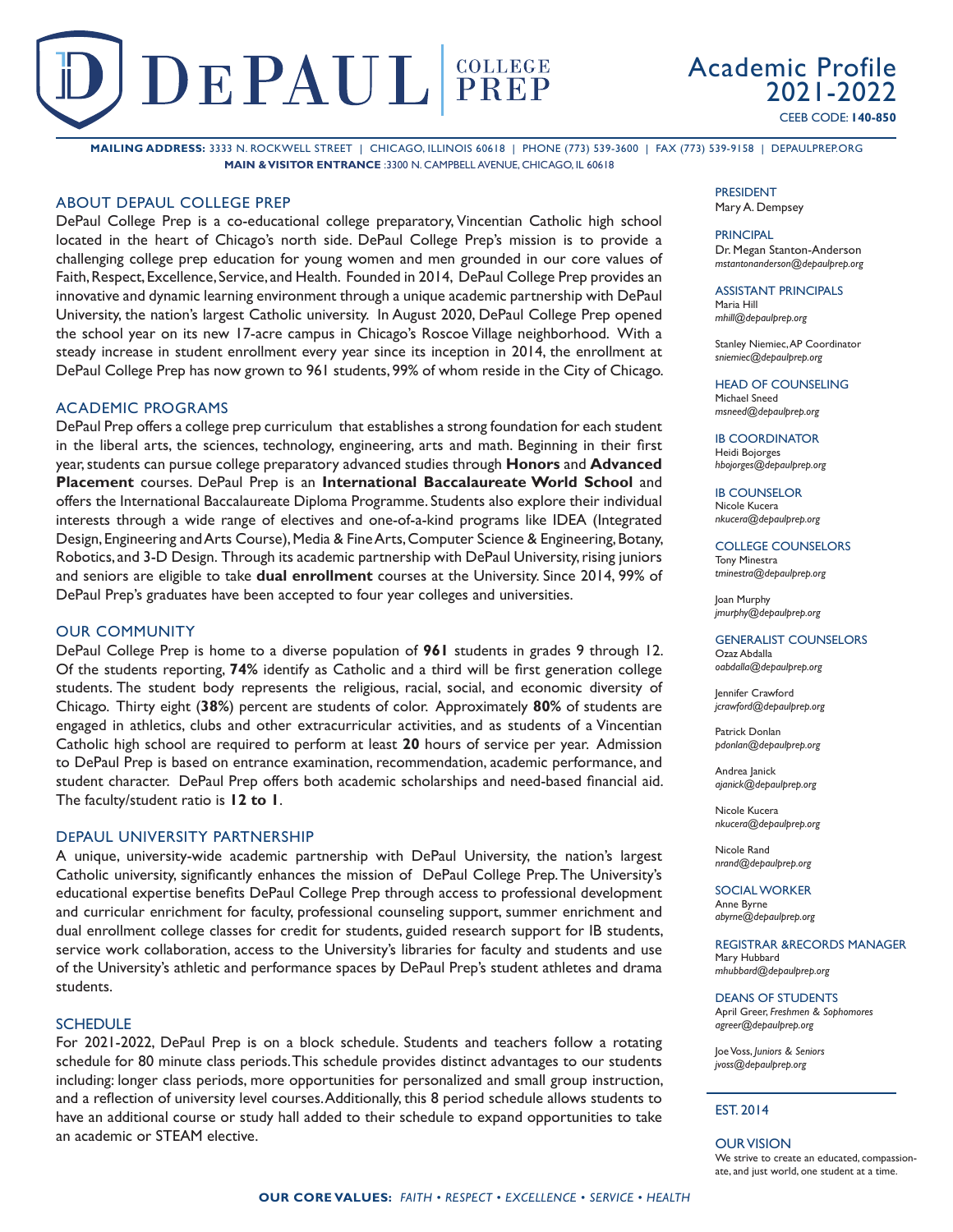## GRADING SCALE

Grade point averages are weighted according to the degree of course difficulty. Classes are weighted as follows:

$$
A = 4 \quad B = 3 \quad C = 2 \quad D = 1
$$

The plus (+) mark adds 0.33 points (except for the grade of A) and the minus (-) mark subtracts 0.33 points (E.g. The grade of C+ earns 2.33 grade points and the grade of C- earns 1.67 grade points). DePaul College Prep does not include A+ in its grading system.

### *PLEASE NOTE:*

DePaul College Prep's grading scale changed in the 2019-2020 school year. The grading scale below was in place from Fall 2016 - Spring 2019 and applies to senior year grades and GPAs.

**10-PT GRADING SCALE AS OF FALL 2019** *(adopted August 2019)*

|  |                                  |  | A 95-100 B+ 87-89 C+ 77-79 D+ 67-69 F 0-59 |  |
|--|----------------------------------|--|--------------------------------------------|--|
|  | A- 90-94 B 83-86 C 73-76 D 63-66 |  |                                            |  |
|  | B- 80-82 C- 70-72 D- 60-62       |  |                                            |  |

**DePaul College Prep's grading scale changed starting in the 2019-2020 school year.** It has NOT been retroactively applied to previous grades and GPAs earned by the Class of 2022.

## **7 -PT GRADING SCALE THROUGH SPRING 2019** *(retired in July 2019)*

|  |                                  |  | A 95-100 B+ 91-92 C+ 83-84 D+ 75-76 F 0-69 |  |
|--|----------------------------------|--|--------------------------------------------|--|
|  | A- 93-94 B 87-90 C 79-82 D 72-74 |  |                                            |  |
|  | B- 85-86 C- 77-78 D- 70-71       |  |                                            |  |

**AP & Honors Scale:** For the grade of "C" or above, Honors classes receive an additional 0.5 GPA mark and Advanced Placement (AP) & IB classes receive an additional 1.0 GPA mark. Students' final rank in their graduating class is determined by the weighted cumulative grade point average earned throughout the entire four years of high school.

## COLLEGE MATRICULATION CLASS OF 2021

**90%** attended 4-year colleges or universities

**94%** attended attended a post-secondary institution (2 year, 4 year)

> **45%** Public **55%**Private

Our students were admitted to **196**different institutions

Out of  $112$  college bound students, graduates are attending **70** different colleges/universities

*Of those attending private colleges* **24%** are attending CATHOLIC INSTITUTIONS.

## STUDENT HONORS CLASS OF 2021

*Of 119 graduates:*

**10** *International Baccalaureate Diplomas* awarded of 24 IB programme participants

**51**recipients of the *President's Award for Educational Excellence*

**39** with *Honors with Distinction* (3.8 and above)

- **12** Illinois State Scholars
- **3** Posse Foundation Scholars